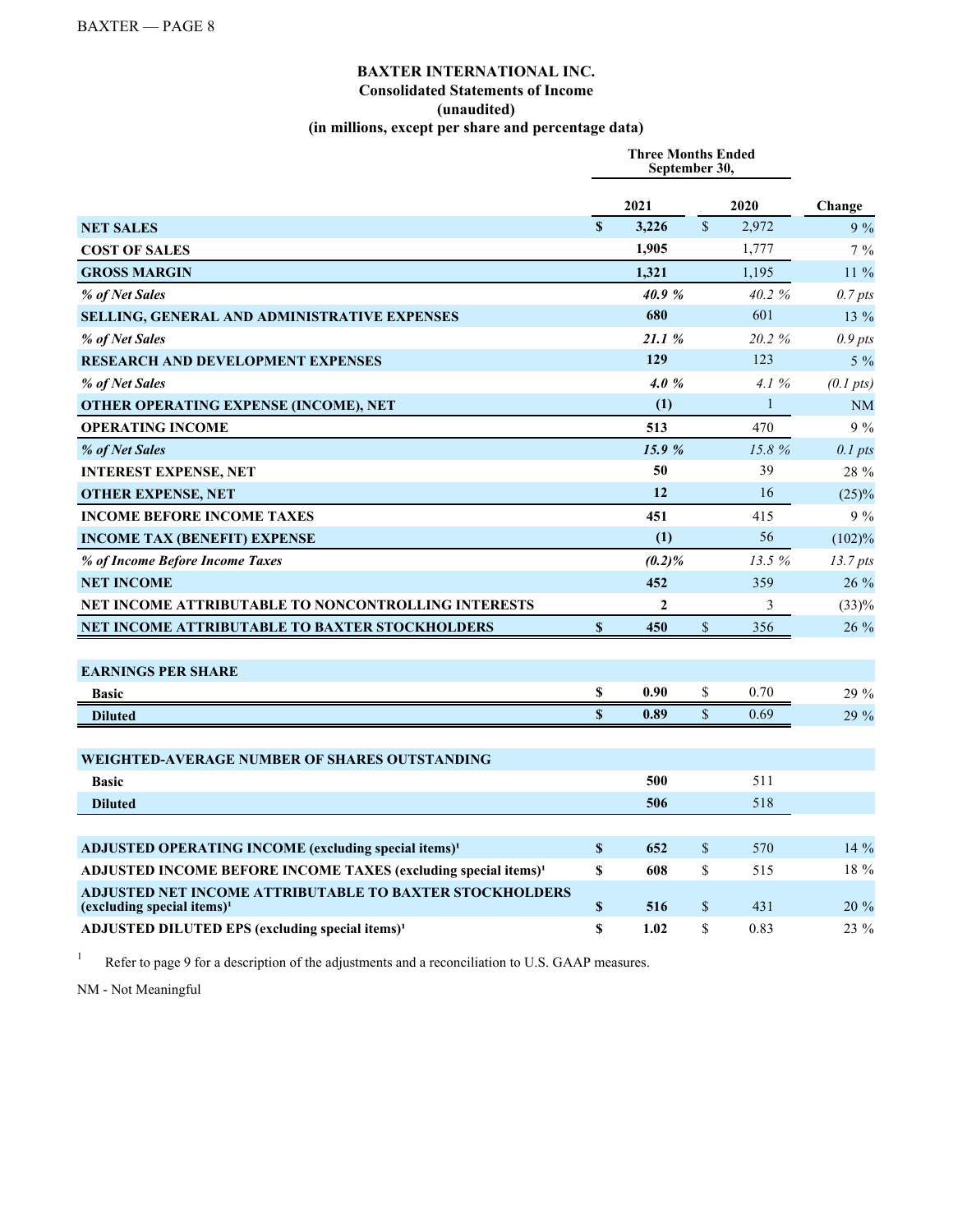### **BAXTER INTERNATIONAL INC. Description of Adjustments and Reconciliation of U.S. GAAP to Non-GAAP Measures (unaudited, in millions)**

The company's U.S. GAAP results for the three months ended September 30, 2021 included special items which impacted the U.S. GAAP measures as follows:

|                                                                                                       | Gross<br>Margin |              | Selling,<br>General and<br>Administrative<br>Expenses |          | Research and<br>Development<br>Expenses |          | Other<br>Operating<br>Expense<br>(Income),<br>Net |             | Operating<br>Income | Interest<br>Expense,<br>net | Income<br>Before<br>Income<br>Taxes |        | Income<br>Tax<br>(Benefit)<br>Expense |        | Net<br>Income      |              | Net Income<br>Attributable<br>to Baxter<br>Stockholders |               | Diluted<br>Earnings<br>Per<br>Share |
|-------------------------------------------------------------------------------------------------------|-----------------|--------------|-------------------------------------------------------|----------|-----------------------------------------|----------|---------------------------------------------------|-------------|---------------------|-----------------------------|-------------------------------------|--------|---------------------------------------|--------|--------------------|--------------|---------------------------------------------------------|---------------|-------------------------------------|
| <b>Reported</b>                                                                                       | \$1,321         | S            | 680                                                   | \$       | 129                                     | S        | (1)                                               | $\mathbf S$ | 513                 | 50                          | \$451                               |        |                                       | (1)    | 452<br>$\mathbf S$ | <b>S</b>     | 450                                                     | <sup>\$</sup> | 0.89                                |
| Reported percent of net sales (or<br>percent of income before income taxes<br>for income tax benefit) | 40.9 %          |              | 21.1%                                                 |          | 4.0 $%$                                 |          | $0.0 \%$                                          |             | 15.9%               | $1.5\%$                     |                                     | 14.0 % |                                       | (0.2)% | 14.0 $%$           |              | 13.9 %                                                  |               |                                     |
| Intangible asset amortization <sup>1</sup>                                                            | 68              |              |                                                       |          |                                         |          |                                                   |             | 68                  |                             | 68                                  |        | 15                                    |        | 53                 |              | 53                                                      |               | 0.10                                |
| Business optimization items <sup>2</sup>                                                              | 20              |              | (16)                                                  |          |                                         |          |                                                   |             | 36                  |                             | 36                                  |        |                                       | 8      | 28                 |              | 28                                                      |               | 0.06                                |
| Acquisition and integration expenses <sup>3</sup>                                                     |                 |              | (21)                                                  |          |                                         |          |                                                   |             | 21                  | (18)                        | 39                                  |        |                                       | 8      | 31                 |              | 31                                                      |               | 0.06                                |
| European medical devices regulation <sup>4</sup>                                                      | 11              |              |                                                       |          |                                         |          |                                                   |             | 11                  |                             |                                     |        |                                       | 2      | 9                  |              | 9                                                       |               | 0.02                                |
| Investigation and related costs <sup>5</sup>                                                          |                 |              | (3)                                                   |          |                                         |          |                                                   |             | $\overline{3}$      |                             |                                     | 3      |                                       |        | 3                  |              | 3                                                       |               | 0.01                                |
| Tax matter <sup>6</sup>                                                                               |                 |              |                                                       |          |                                         |          |                                                   |             |                     |                             |                                     |        | 58                                    |        | (58)               |              | (58)                                                    |               | (0.11)                              |
| <b>Adjusted</b>                                                                                       | \$1,421         | $\mathbf{s}$ | 640                                                   | <b>S</b> | 129                                     | <b>D</b> |                                                   |             | 652                 | 32                          | 608                                 |        | 90<br>ъ                               |        | \$518              | $\mathbf{s}$ | 516                                                     |               | 1.02                                |
| Adjusted percent of net sales (or<br>adjusted percent of income before                                | 44.0 %          |              | 19.8 %                                                |          | 4.0 $%$                                 |          | $0.0 \%$                                          |             | 20.2 %              | $1.0 \%$                    |                                     | 18.8 % |                                       | 14.8 % | 16.1 $%$           |              | 16.0 $%$                                                |               |                                     |

income taxes for income tax expense)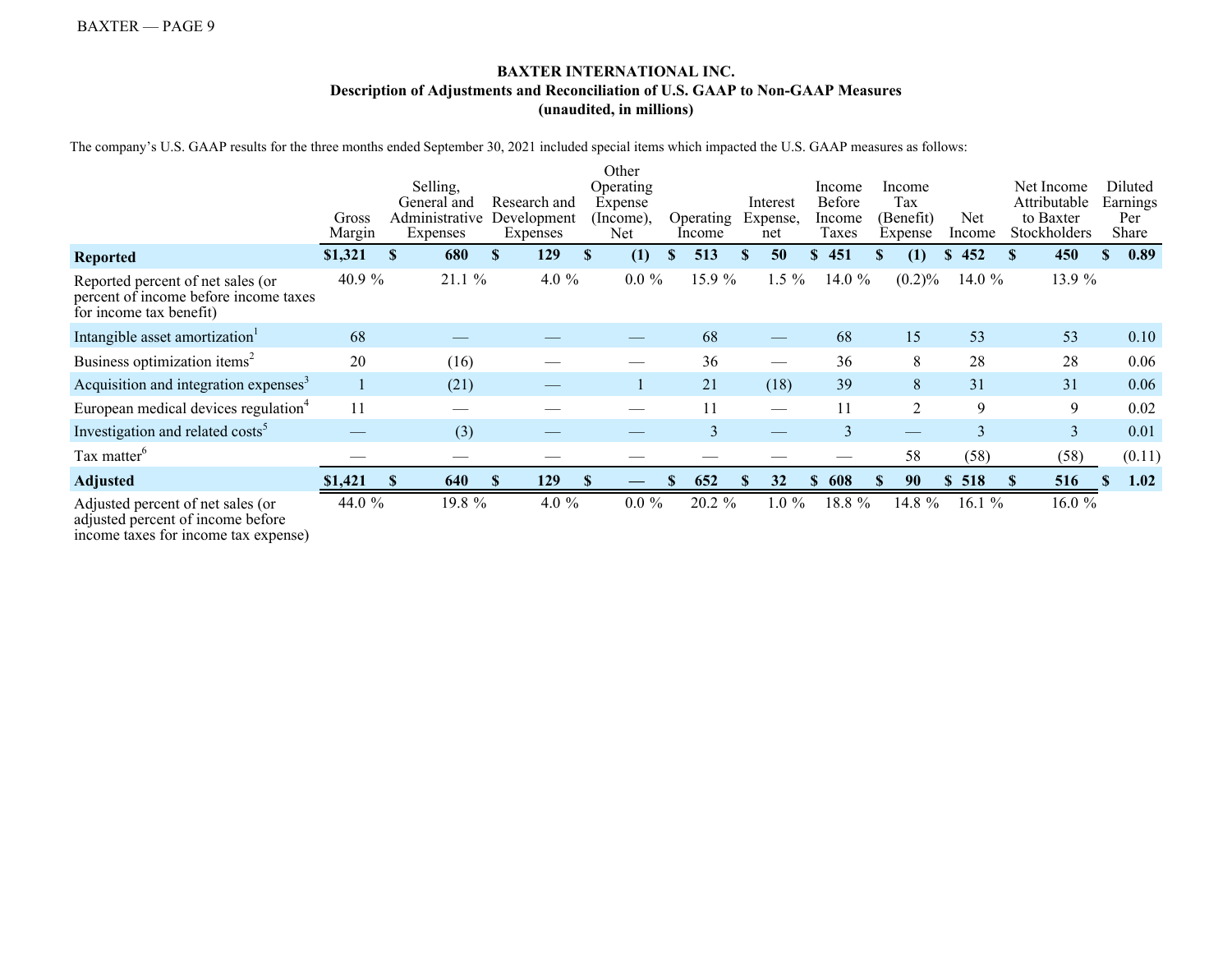The company's U.S. GAAP results for the three months ended September 30, 2020 included special items which impacted the U.S. GAAP measures as follows:

|                                                                                                                | Gross<br>Margin | Selling,<br>General and<br>Administrative<br>Expenses | Research and<br>Development<br>Expenses | Uther<br>Operating<br>Expense<br>(Income),<br>Net | Operating<br>Income | Income<br><b>Before</b><br>Income<br>Taxes | Income<br>Tax<br>(Benefit)<br>Expense | Net<br>Income                 | Net Income<br>Attributable<br>to Baxter<br>Stockholders | Diluted<br>Earnings<br>Per<br>Share |
|----------------------------------------------------------------------------------------------------------------|-----------------|-------------------------------------------------------|-----------------------------------------|---------------------------------------------------|---------------------|--------------------------------------------|---------------------------------------|-------------------------------|---------------------------------------------------------|-------------------------------------|
| <b>Reported</b>                                                                                                | \$1,195         | 601<br>-S                                             | 123<br><b>S</b>                         | $\mathbf{s}$                                      | \$<br>470           | 415<br>$\mathbf{s}$                        | $\mathbf{s}$<br>56                    | 359<br>$\mathbf{\mathcal{S}}$ | 356<br><sup>\$</sup>                                    | <sup>\$</sup><br>0.69               |
| Reported percent of net sales (or<br>percent of income before income taxes<br>for income tax expense)          | 40.2 $%$        | 20.2 %                                                | 4.1 $%$                                 | $0.0 \%$                                          | 15.8 %              | 14.0 %                                     | 13.5 %                                | 12.1 %                        | 12.0%                                                   |                                     |
| Intangible asset amortization <sup>1</sup>                                                                     | 57              |                                                       |                                         |                                                   | 57                  | 57                                         | 15                                    | 42                            | 42                                                      | 0.08                                |
| Business optimization items <sup>2</sup>                                                                       | 6               | (25)                                                  | (1)                                     | —                                                 | 32                  | 32                                         | 8                                     | 24                            | 24                                                      | 0.05                                |
| Acquisition and integration expenses <sup>3</sup>                                                              |                 |                                                       |                                         | (1)                                               |                     |                                            |                                       |                               |                                                         | 0.00                                |
| European medical devices regulation <sup>4</sup>                                                               | 8               |                                                       |                                         |                                                   | 8                   | 8                                          | 2                                     | 6                             | 6                                                       | 0.01                                |
| Investigation and related costs <sup>5</sup>                                                                   |                 | (2)                                                   |                                         |                                                   | 2                   | 2                                          |                                       | $\overline{2}$                | $\overline{2}$                                          | 0.00                                |
| <b>Adjusted</b>                                                                                                | \$1,266         | 574<br>-S                                             | 122<br>-S                               | \$.                                               | 570                 | S<br>515                                   | 81                                    | 434<br>S                      | 431<br><sup>\$</sup>                                    | 0.83<br>\$.                         |
| Adjusted percent of net sales (or<br>adjusted percent of income before<br>income taxes for income tax expense) | 42.6 %          | 19.3 %                                                | 4.1 $%$                                 | $0.0 \%$                                          | 19.2 %              | 17.3 %                                     | 15.7 %                                | 14.6 $%$                      | 14.5 %                                                  |                                     |

 $\sim$ 

<sup>1</sup> The company's results in 2021 and 2020 included intangible asset amortization expense of \$68 million (\$53 million, or \$0.10 per diluted share, on an after-tax basis) and \$57 million (\$42 million, or \$0.08 per diluted share, on an after-tax basis), respectively.

<sup>2</sup> The company's results in 2021 and 2020 included charges of \$36 million (\$28 million, or \$0.06 per diluted share, on an after-tax basis) and \$32 million (\$24 million, or \$0.05 per diluted share, on an after-tax basis), respectively, associated with its programs to optimize its organization and cost structure on a global basis.

 $3$  The company's results in 2021 included \$39 million (\$31 million, or \$0.06 per diluted share, on an after-tax basis) of acquisition, integration and related financing expenses for the proposed acquisition of Hill-Rom Holdings, Inc. (Hillrom) and the acquisition of the rights to **Caelyx** and **Doxil** for specified territories outside of the U.S. that was partially offset by the change in the estimated fair value of contingent consideration liabilities. The company's results in 2020 included \$1 million (\$1) million, or \$0.00 per diluted share, on an after-tax basis) of acquisition and integration expenses related to the change in the estimated fair value of contingent consideration liabilities.

<sup>4</sup> The company's results in 2021 and 2020 included costs of \$11 million (\$9 million, or \$0.02 per diluted share, on an after-tax basis) and \$8 million (\$6 million, or \$0.01) per diluted share, on an after-tax basis) related to updating its quality systems and product labeling to comply with the new medical device reporting regulation and other requirements of the European Union's regulations for medical devices that become effective in stages beginning in 2021.

<sup>5</sup> The company's results in 2021 and 2020 included costs of \$3 million (\$3 million, or \$0.01 per diluted share, on an after-tax basis) and \$2 million (\$2 million, or \$0.00 per diluted share, on an after-tax basis) for investigation and related costs. In 2021, this item primarily included charges related to matters associated with the company's investigation of foreign exchange gains and losses. In 2020, this item primarily included professional fees related to those matters.

<sup>6</sup> The company's results in 2021 included an income tax benefit of \$58 million, or \$0.11 per diluted share, related to a tax-deductible foreign statutory loss on an investment in a foreign subsidiary.

For more information on the company's use of non-GAAP financial measures, please see the Non-GAAP Financial Measures section of this press release.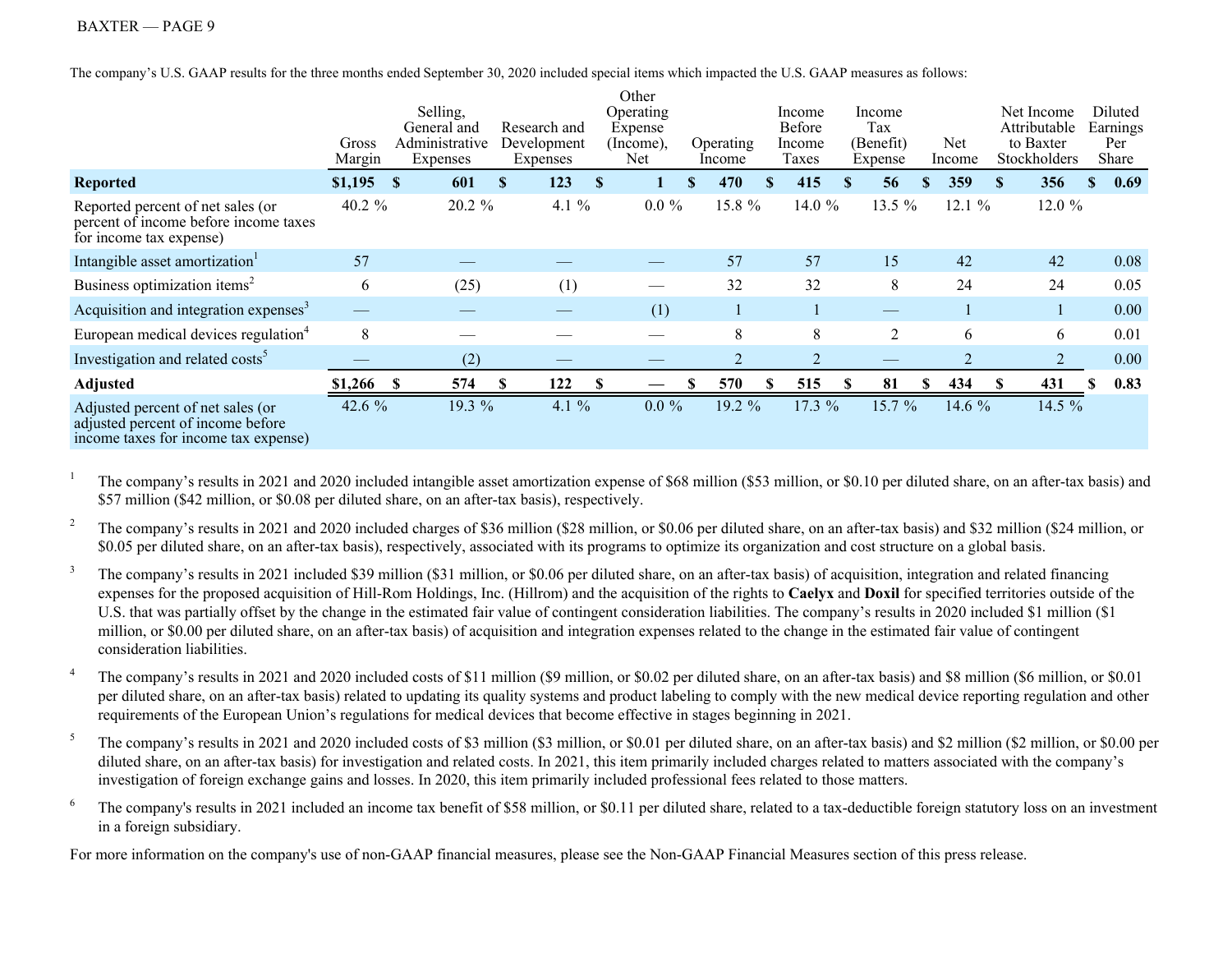### **BAXTER INTERNATIONAL INC. Consolidated Statements of Income (unaudited) (in millions, except per share and percentage data)**

|                                                                                                   |                           | 2021    |                    | 2020    | Change         |
|---------------------------------------------------------------------------------------------------|---------------------------|---------|--------------------|---------|----------------|
| <b>NET SALES</b>                                                                                  | $\mathbf{s}$              | 9,270   | $\mathbf{\hat{S}}$ | 8,492   | $9\%$          |
| <b>COST OF SALES</b>                                                                              |                           | 5,571   |                    | 5,096   | $9\%$          |
| <b>GROSS MARGIN</b>                                                                               |                           | 3,699   |                    | 3,396   | $9\%$          |
| % of Net Sales                                                                                    |                           | 39.9%   |                    | 40.0%   | $(0.1 \, pts)$ |
| SELLING, GENERAL AND ADMINISTRATIVE EXPENSES                                                      |                           | 1,982   |                    | 1,819   | $9\%$          |
| % of Net Sales                                                                                    |                           | 21.4%   |                    | 21.4%   | $0.0$ pts      |
| <b>RESEARCH AND DEVELOPMENT EXPENSES</b>                                                          |                           | 396     |                    | 386     | $3\%$          |
| % of Net Sales                                                                                    |                           | $4.3\%$ |                    | $4.5\%$ | $(0.2 \, pts)$ |
| <b>OTHER OPERATING INCOME, NET</b>                                                                |                           | (6)     |                    | (19)    | (68)%          |
| <b>OPERATING INCOME</b>                                                                           |                           | 1,327   |                    | 1,210   | 10 %           |
| % of Net Sales                                                                                    |                           | 14.3 %  |                    | 14.2 %  | $0.1$ pts      |
| <b>INTEREST EXPENSE, NET</b>                                                                      |                           | 118     |                    | 96      | 23 %           |
| <b>OTHER EXPENSE, NET</b>                                                                         |                           | 15      |                    | 32      | (53)%          |
| <b>INCOME BEFORE INCOME TAXES</b>                                                                 |                           | 1,194   |                    | 1,082   | 10 %           |
| <b>INCOME TAX EXPENSE</b>                                                                         |                           | 141     |                    | 143     | (1)%           |
| % of Income Before Income Taxes                                                                   |                           | 11.8%   |                    | 13.2%   | $(1.4 \, pts)$ |
| <b>NET INCOME</b>                                                                                 |                           | 1,053   |                    | 939     | 12 %           |
| NET INCOME ATTRIBUTABLE TO NONCONTROLLING INTERESTS                                               |                           | 7       |                    | 5       | 40 %           |
| NET INCOME ATTRIBUTABLE TO BAXTER STOCKHOLDERS                                                    | $\mathbf{s}$              | 1,046   | \$                 | 934     | 12 %           |
|                                                                                                   |                           |         |                    |         |                |
| <b>EARNINGS PER SHARE</b>                                                                         |                           |         |                    |         |                |
| <b>Basic</b>                                                                                      | $\pmb{\mathbb{S}}$        | 2.08    | \$                 | 1.83    | 14 %           |
| <b>Diluted</b>                                                                                    | $\boldsymbol{\mathsf{s}}$ | 2.06    | \$                 | 1.81    | 14 %           |
|                                                                                                   |                           |         |                    |         |                |
| WEIGHTED-AVERAGE NUMBER OF SHARES OUTSTANDING                                                     |                           |         |                    |         |                |
| <b>Basic</b>                                                                                      |                           | 503     |                    | 509     |                |
| <b>Diluted</b>                                                                                    |                           | 509     |                    | 517     |                |
|                                                                                                   |                           |         |                    |         |                |
| ADJUSTED OPERATING INCOME (excluding special items) <sup>1</sup>                                  | $\mathbf{s}$              | 1,686   | \$                 | 1,534   | 10 %           |
| ADJUSTED INCOME BEFORE INCOME TAXES (excluding special items) <sup>1</sup>                        | \$                        | 1,571   | \$                 | 1,406   | 12 %           |
| ADJUSTED NET INCOME ATTRIBUTABLE TO BAXTER STOCKHOLDERS<br>(excluding special items) <sup>1</sup> | $\mathbb S$               | 1,311   | \$                 | 1,185   | 11 %           |
| ADJUSTED DILUTED EPS (excluding special items) <sup>1</sup>                                       | $\mathbb S$               | 2.58    | \$                 | 2.29    | 13 %           |

<sup>1</sup> Refer to page 11 for a description of the adjustments and a reconciliation to U.S. GAAP measures.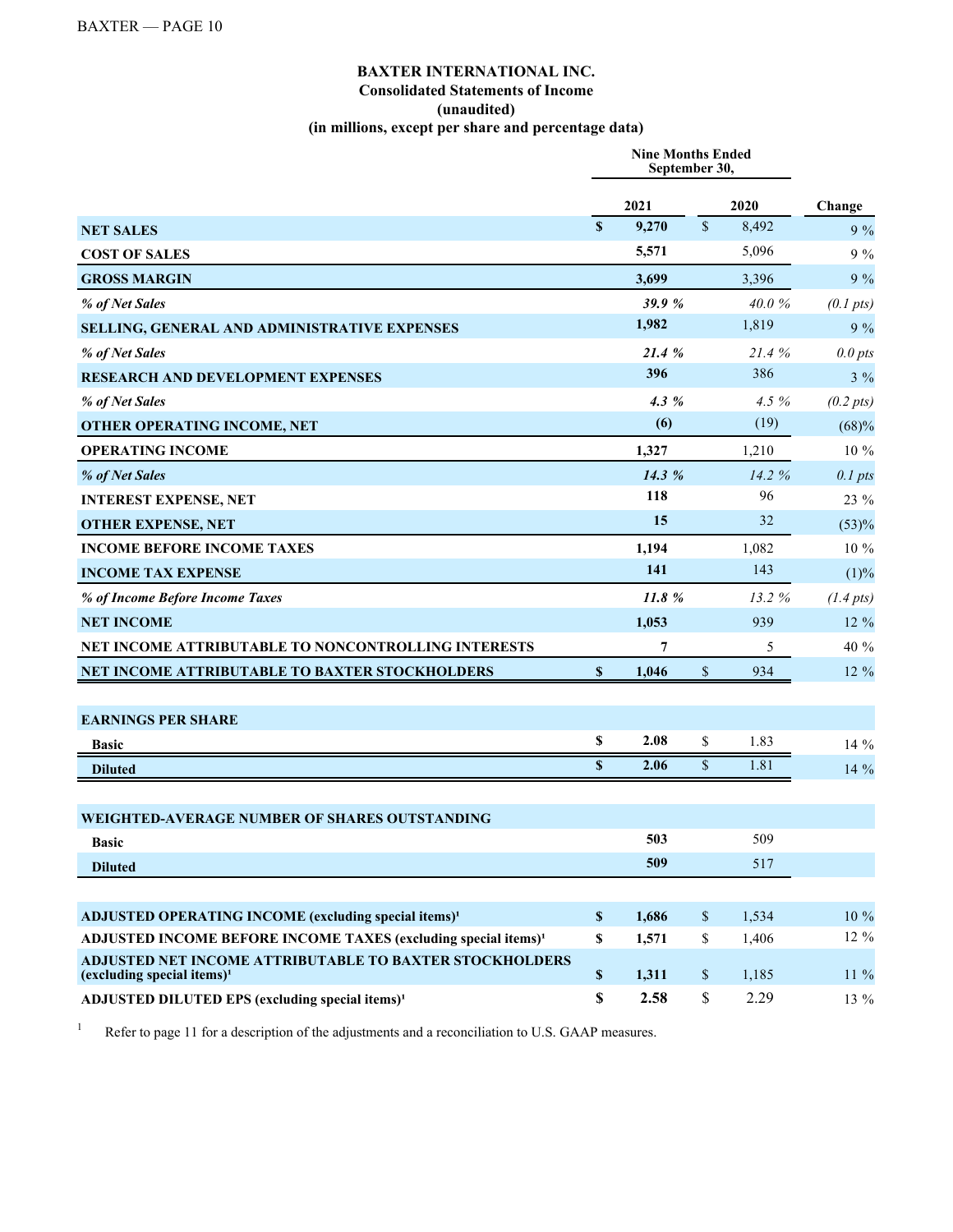### **BAXTER INTERNATIONAL INC. Description of Adjustments and Reconciliation of U.S. GAAP to Non-GAAP Measures (unaudited, in millions)**

The company's U.S. GAAP results for the nine months ended September 30, 2021 included special items which impacted the U.S. GAAP measures as follows:

|                                                                                                       | Gross<br>Margin |               | Selling,<br>General and<br>Administrative<br>Expenses | Research and<br>Development<br>Expenses |         | Other<br>Operating<br>Income.<br>Net | Operating<br>Income |                        | Interest<br>Expense,<br>net | Income<br>Before<br>Income<br>Taxes | Income<br>Tax<br>Expense | Net<br>Income |              | Net Income<br>Attributable<br>to Baxter<br>Stockholders |              | Diluted<br>Earnings<br>Per<br>Share |
|-------------------------------------------------------------------------------------------------------|-----------------|---------------|-------------------------------------------------------|-----------------------------------------|---------|--------------------------------------|---------------------|------------------------|-----------------------------|-------------------------------------|--------------------------|---------------|--------------|---------------------------------------------------------|--------------|-------------------------------------|
| <b>Reported</b>                                                                                       | \$3,699         | <sup>\$</sup> | 1,982                                                 | 396<br><sup>\$</sup>                    |         | <sup>S</sup><br>(6)                  | \$1,327             | $\mathbf{\mathcal{S}}$ | 118                         | \$1,194                             | $\mathbf{s}$<br>141      | \$1,053       | <b>S</b>     | 1,046                                                   | $\mathbf{s}$ | 2.06                                |
| Reported percent of net sales (or<br>percent of income before income taxes<br>for income tax expense) | 39.9 %          |               | 21.4 %                                                |                                         | 4.3 $%$ | $(0.1)\%$                            | 14.3 %              |                        | 1.3 $%$                     | 12.9 %                              | $11.8 \%$                | $11.4\%$      |              | 11.3 $%$                                                |              |                                     |
| Intangible asset amortization <sup>1</sup>                                                            | 199             |               |                                                       |                                         |         |                                      | 199                 |                        |                             | 199                                 | 41                       | 158           |              | 158                                                     |              | 0.31                                |
| Business optimization items <sup>2</sup>                                                              | 51              |               | (30)                                                  |                                         |         |                                      | 81                  |                        |                             | 81                                  | 18                       | 63            |              | 63                                                      |              | 0.12                                |
| Acquisition and integration expenses <sup>3</sup>                                                     |                 |               | (23)                                                  |                                         |         | 6                                    | 18                  |                        | (18)                        | 36                                  | $7\phantom{.0}$          | 29            |              | 29                                                      |              | 0.06                                |
| European medical devices regulation <sup>4</sup>                                                      | 30              |               |                                                       |                                         |         |                                      | 30                  |                        |                             | 30                                  | 7                        | 23            |              | 23                                                      |              | 0.05                                |
| Investigation and related costs <sup>5</sup>                                                          |                 |               | (31)                                                  |                                         |         |                                      | 31                  |                        |                             | 31                                  | $\overline{3}$           | 28            |              | 28                                                      |              | 0.06                                |
| Tax matters'                                                                                          |                 |               |                                                       |                                         |         |                                      |                     |                        |                             |                                     | 36                       | (36)          |              | (36)                                                    |              | (0.07)                              |
| <b>Adjusted</b>                                                                                       | \$3,980 \$      |               | 1,898                                                 | 396                                     |         |                                      | \$1,686             | <b>S</b>               | 100                         | \$1,571                             | 253<br><b>S</b>          | \$1,318       | $\mathbf{s}$ | 1,311                                                   |              | 2.58                                |
| Adjusted percent of net sales (or<br>adjusted percent of income before                                | 42.9 %          |               | 20.5 %                                                |                                         | 4.3 $%$ | $0.0 \%$                             | 18.2 %              |                        | $1.1\%$                     | 16.9 %                              | 16.1%                    | 14.2 %        |              | 14.1 $%$                                                |              |                                     |

income taxes for income tax expense)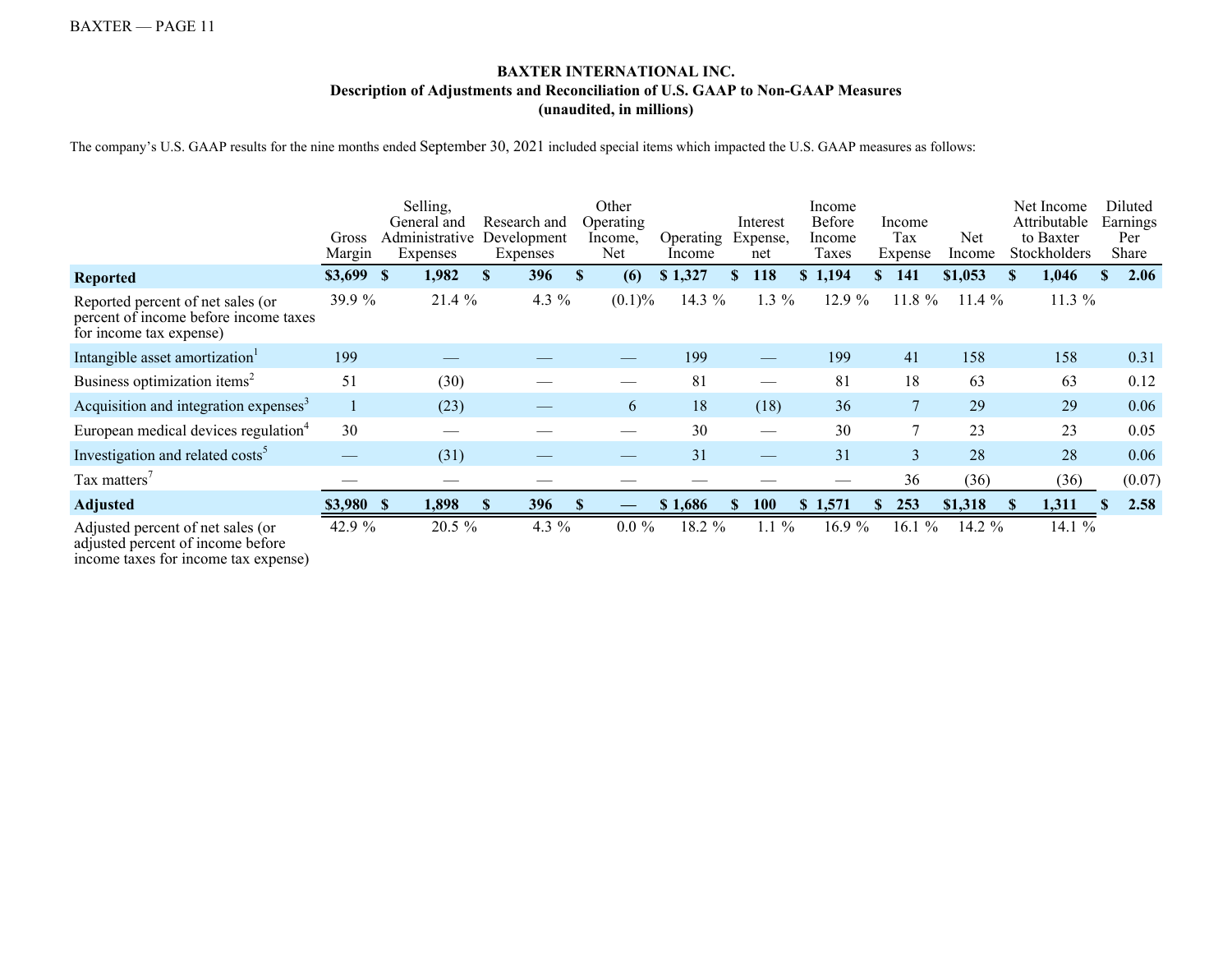|                                                                                                       | Gross<br>Margin |               | Selling, General<br>and<br>Administrative<br>Expenses | Research and<br>Development<br>Expenses |               | Other<br>Operating<br>Income, Net | Operating<br>Income | Income<br>Before<br>Income<br>Taxes |    | Income<br>Tax<br>Expense |         | Net.<br>Income |               | Net Income<br>Attributable<br>to Baxter<br>Stockholders |          | Diluted<br>Earnings<br>Per Share |
|-------------------------------------------------------------------------------------------------------|-----------------|---------------|-------------------------------------------------------|-----------------------------------------|---------------|-----------------------------------|---------------------|-------------------------------------|----|--------------------------|---------|----------------|---------------|---------------------------------------------------------|----------|----------------------------------|
| <b>Reported</b>                                                                                       | \$3,396         | <sup>\$</sup> | 1,819                                                 | 386<br><b>S</b>                         | <sup>\$</sup> | (19)                              | \$1,210             | ,082<br><sup>\$</sup>               |    | 143                      | \$      | 939            | <sup>\$</sup> | 934                                                     | <b>S</b> | 1.81                             |
| Reported percent of net sales (or<br>percent of income before income taxes<br>for income tax expense) | 40.0 $%$        |               | 21.4 %                                                | 4.5 $%$                                 |               | $(0.2)\%$                         | 14.2 %              | 12.7 %                              |    | 13.2 %                   |         | 11.1 $%$       |               | 11.0 $%$                                                |          |                                  |
| Intangible asset amortization <sup>1</sup>                                                            | 165             |               |                                                       |                                         |               |                                   | 165                 | 165                                 |    | 38                       |         | 127            |               | 127                                                     |          | 0.25                             |
| Business optimization items <sup>2</sup>                                                              | 24              |               | (53)                                                  |                                         |               | 17                                | 60                  | 60                                  |    | 13                       |         | 47             |               | 47                                                      |          | 0.09                             |
| Acquisition and integration expenses <sup>3</sup>                                                     | 11              |               | (7)                                                   | (22)                                    |               | $\overline{2}$                    | 38                  | 38                                  |    | 8                        |         | 30             |               | 30                                                      |          | 0.06                             |
| European medical devices regulation <sup>4</sup>                                                      | 22              |               |                                                       |                                         |               |                                   | 22                  | 22                                  |    | 6                        |         | 16             |               | 16                                                      |          | 0.03                             |
| Investigation and related costs <sup>5</sup>                                                          | 3               |               | (18)                                                  | (1)                                     |               |                                   | 22                  | 22                                  |    | $\overline{4}$           |         | 18             |               | 18                                                      |          | 0.03                             |
| Intangible asset impairment <sup>6</sup>                                                              | 17              |               |                                                       |                                         |               |                                   | 17                  | 17                                  |    | 4                        |         | 13             |               | 13                                                      |          | 0.03                             |
| <b>Adjusted</b>                                                                                       | 3,638           | <b>S</b>      | 1,741                                                 | 363<br><b>S</b>                         | <b>S</b>      |                                   | \$1,534             | 1,406                               | S. | 216                      | \$1,190 |                | <b>S</b>      | 1,185                                                   |          | 2.29                             |
| Adjusted percent of net sales (or<br>odiveted persont of income before                                | 42.8 %          |               | 20.5 %                                                | 4.3 %                                   |               | $0.0 \%$                          | 18.1 %              | 16.6 %                              |    | 15.4 %                   |         | 14.0 %         |               | 14.0 %                                                  |          |                                  |

The company's U.S. GAAP results for the nine months ended September 30, 2020 included special items which impacted the U.S. GAAP measures as follows:

adjusted percent of income before

income taxes for income tax expense)

<sup>1</sup> The company's results in 2021 and 2020 included intangible asset amortization expense of \$199 million (\$158 million, or \$0.31 per diluted share, on an after-tax basis) and \$165 million (\$127 million, or \$0.25 per diluted share, on an after-tax basis), respectively.

<sup>2</sup> The company's results in 2021 and 2020 included charges of \$81 million (\$63 million, or \$0.12 per diluted share, on an after-tax basis) and \$77 million (\$64 million, or \$0.12 per diluted share, on an after-tax basis), respectively, associated with its programs to optimize its organization and cost structure on a global basis. Additionally, we recorded a gain of \$17 million (\$17 million, or \$0.03 per diluted share, on an after-tax basis) in 2020 for property we sold in conjunction with our business optimization initiatives.

 $3$  The company's results in 2021 included \$36 million (\$29 million, or \$0.06 per diluted share, on an after-tax basis) of acquisition, integration and related financing expenses for the proposed acquisition of Hillrom and the acquisition of the rights to **Caelyx** and **Doxil** for specified territories outside of the U.S. that was partially offset by the change in the estimated fair value of contingent consideration liabilities. The company's results in 2020 included \$38 million (\$30 million, or \$0.06 per diluted share, on an after-tax basis) of acquisition and integration expenses related to the company's acquisitions of **Cheetah Medical** and **Seprafilm** and the purchase of inprocess R&D assets, partially offset by the change in the estimated fair value of contingent consideration liabilities.

<sup>4</sup> The company's results in 2021 and 2020 included costs of \$30 million (\$23 million, or \$0.05 per diluted share, on an after-tax basis) and \$22 million (\$16 million, or \$0.03 per diluted share, on an after-tax basis) related to updating its quality systems and product labeling to comply with the new medical device reporting regulation and other requirements of the European Union's regulations for medical devices that become effective in stages beginning in 2021.

<sup>5</sup> The company's results in 2021 and 2020 included costs of \$31 million (\$28 million, or \$0.06 per diluted share, on an after-tax basis) and \$22 million (\$18 million, or \$0.03 per diluted share, on an after-tax basis) for investigation and related costs. In 2021, this item primarily included charges related to matters associated with the company's investigation of foreign exchange gains and losses. In 2020, this item primarily included professional fees related to those matters, as well as incremental stock compensation expense as the company extended the terms of certain stock options that were scheduled to expire in the first quarter of 2020.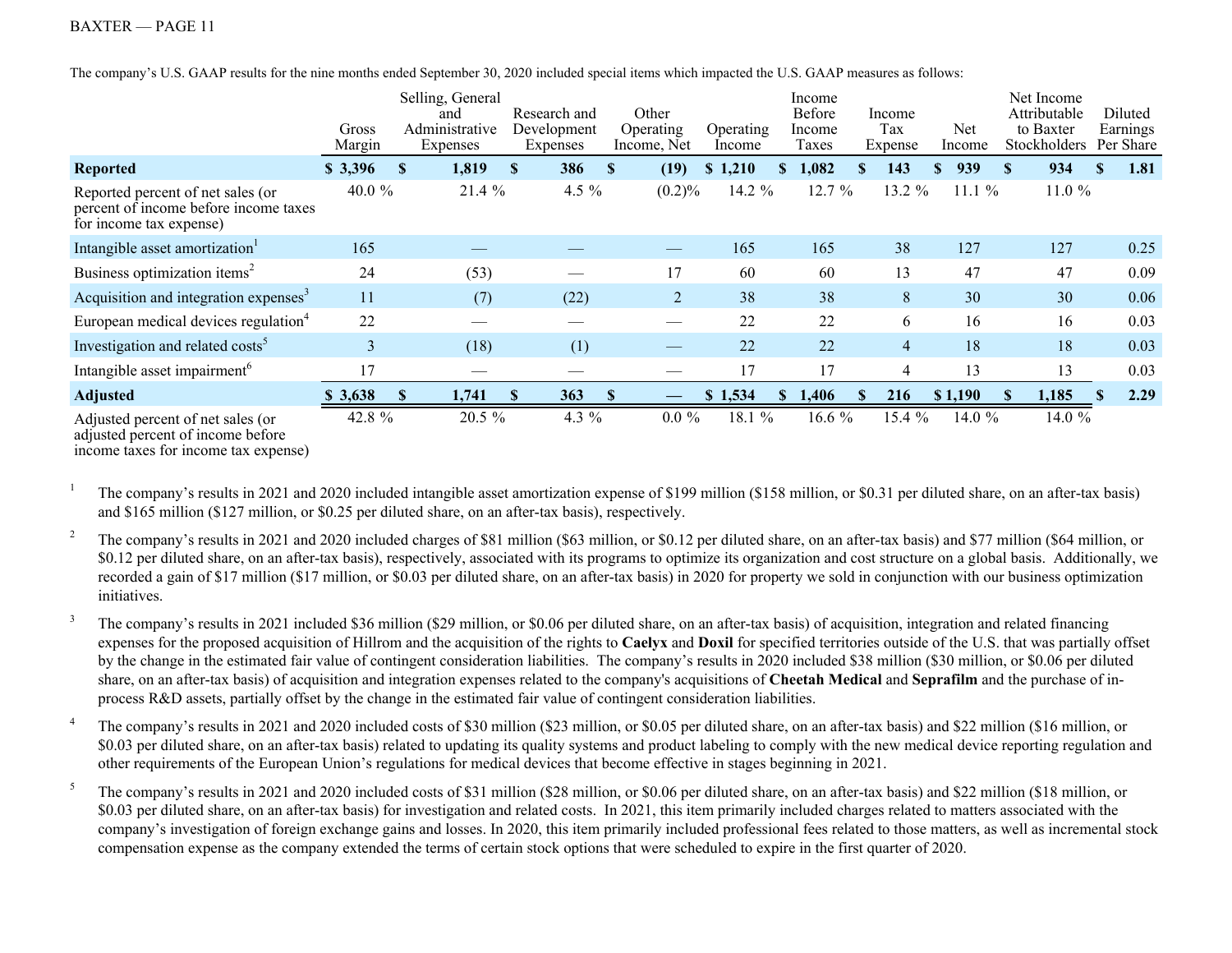### BAXTER — PAGE 11

- <sup>6</sup> The company's results in 2020 included a charge of \$17 million (\$13 million, or \$0.03 per diluted share, on an after-tax basis) for an asset impairment related to a developed-technology intangible asset.
- <sup>7</sup> The company's results in 2021 included a net income tax benefit of \$36 million, or \$0.07 per diluted share, related to a tax-deductible foreign statutory loss on an investment in a foreign subsidiary that was partially offset by an unfavorable court ruling for an uncertain tax position.

For more information on the company's use of non-GAAP financial measures, please see the Non-GAAP Financial Measures section of this press release.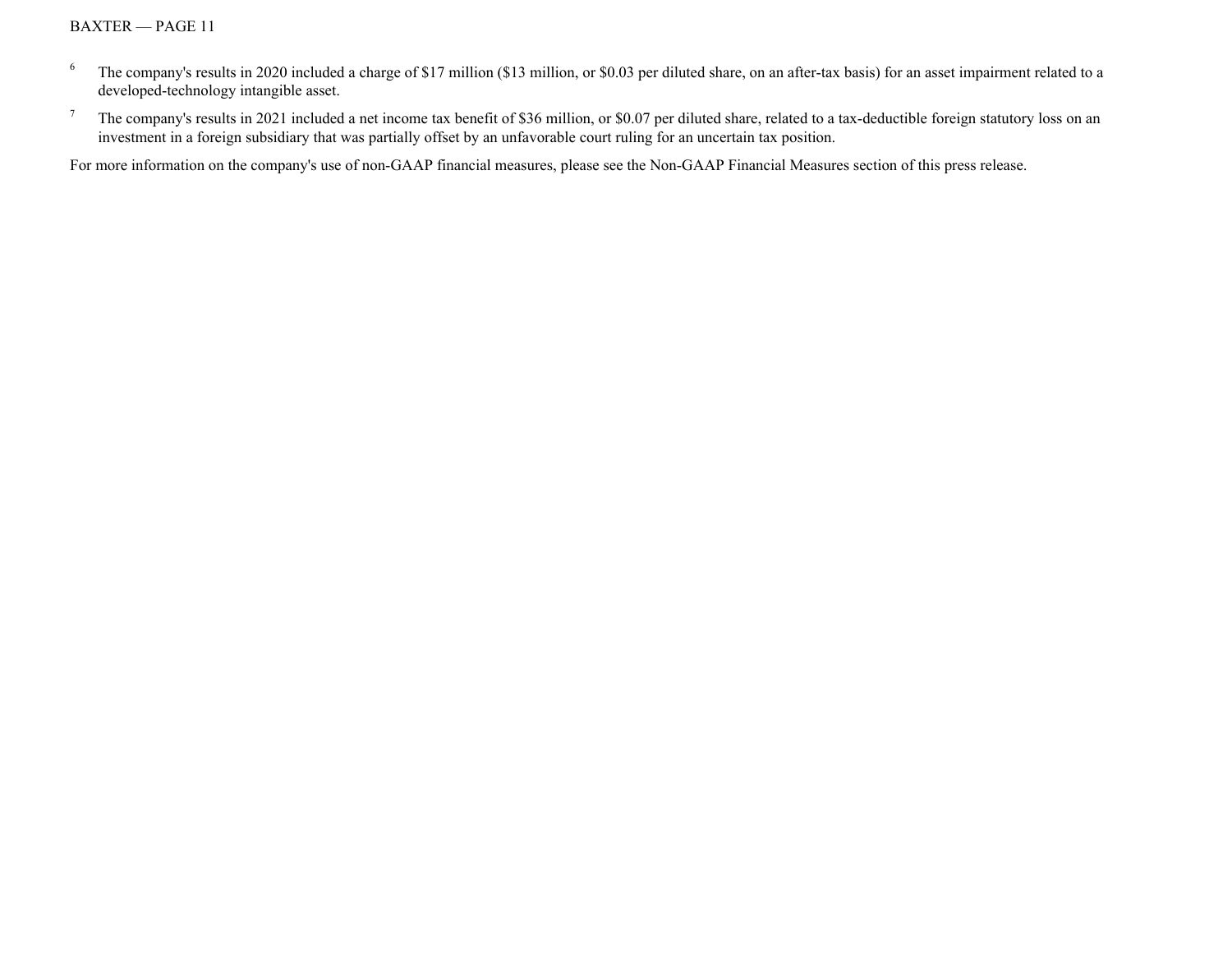## **BAXTER INTERNATIONAL INC. Sales by Operating Segment (unaudited) (\$ in millions)**

|                     | Three Months Ended<br>September 30, |       |                                       |                                         | <b>Nine Months Ended</b><br>September 30, |       |                                       |                                         |
|---------------------|-------------------------------------|-------|---------------------------------------|-----------------------------------------|-------------------------------------------|-------|---------------------------------------|-----------------------------------------|
|                     | 2021                                | 2020  | $%$ Growth $@$<br><b>Actual Rates</b> | $%$ Growth $@$<br><b>Constant Rates</b> | 2021                                      | 2020  | $%$ Growth $@$<br><b>Actual Rates</b> | $%$ Growth $@$<br><b>Constant Rates</b> |
| Americas            | \$<br>.727<br>-S                    | .606  | $8\%$                                 | $7\frac{9}{6}$                          | 4,911 \$                                  | 4.640 | 6 $\frac{6}{9}$                       | $5\frac{9}{6}$                          |
| <b>EMEA</b>         | 779                                 | 720   | $8\%$                                 | $7\frac{9}{6}$                          | 2.300                                     | 2.077 | $\frac{0}{0}$<br>11                   | $5\frac{9}{6}$                          |
| <b>APAC</b>         | 720                                 | 646   | $11\%$                                | $8\frac{9}{6}$                          | 2.059                                     | 1,775 | $16\%$                                | $9\%$                                   |
| <b>Total Baxter</b> | 3.226 S                             | 2.972 | $9\%$                                 | $7\%$                                   | 9.270S                                    | 8.492 | $9\%$                                 | $6\%$                                   |

Constant currency growth is a non-GAAP measure. For more information on the company's use of non-GAAP financial measures, please see the Non-GAAP Financial Measures section of this press release.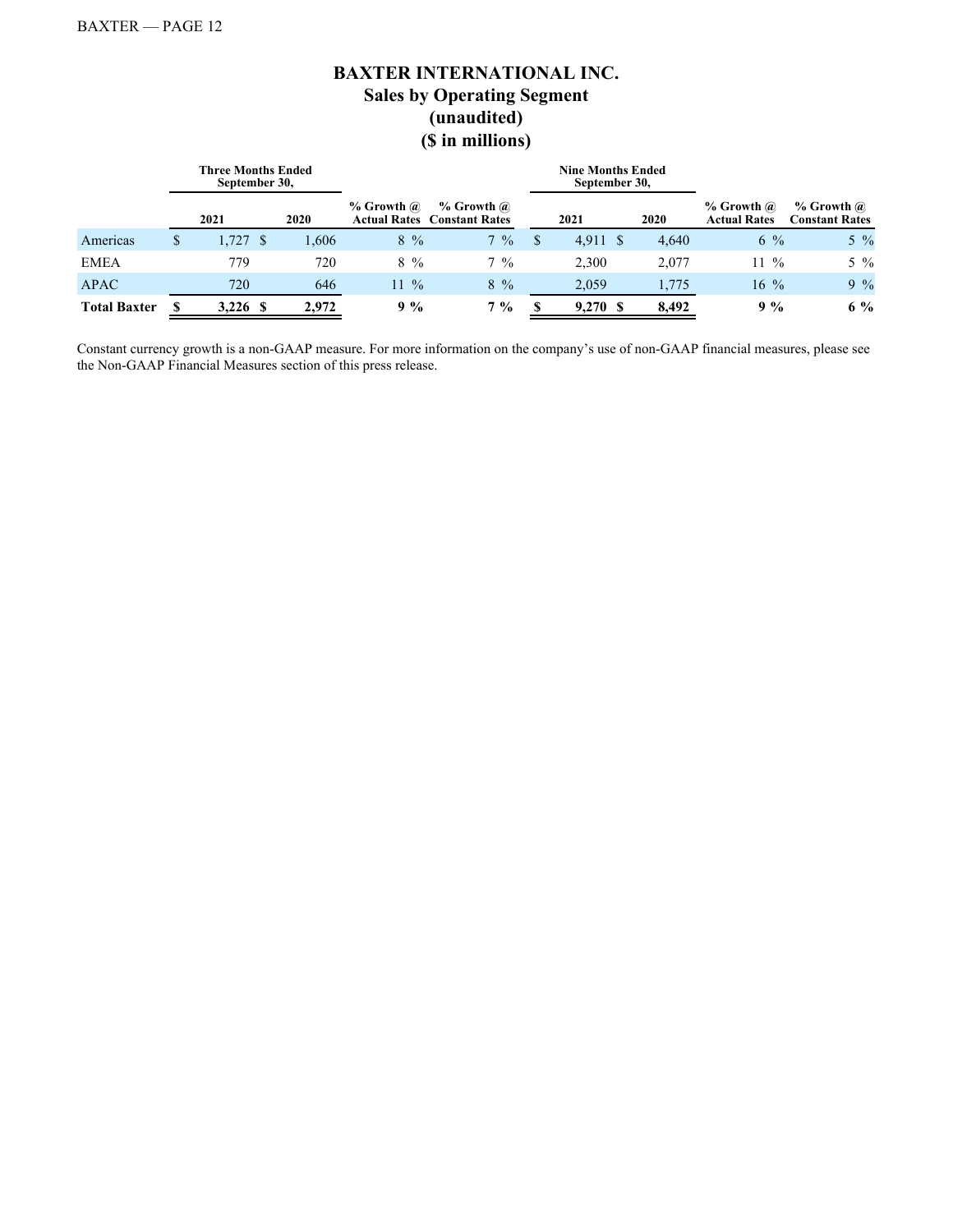### **BAXTER INTERNATIONAL INC. Sales by Product Category (unaudited) (\$ in millions)**

|                                  | <b>Three Months Ended</b><br>September 30, |            |                |                                                      |                  |              |                |    | <b>Nine Months Ended</b><br>September 30, |                                       |       |                                         |               |                |
|----------------------------------|--------------------------------------------|------------|----------------|------------------------------------------------------|------------------|--------------|----------------|----|-------------------------------------------|---------------------------------------|-------|-----------------------------------------|---------------|----------------|
|                                  | 2021<br>2020                               |            | $%$ Growth $@$ | $%$ Growth $@$<br><b>Actual Rates Constant Rates</b> |                  |              | 2021           |    | 2020                                      | $%$ Growth $@$<br><b>Actual Rates</b> |       | $%$ Growth $@$<br><b>Constant Rates</b> |               |                |
| Renal Care <sup>1</sup>          | \$                                         | 981 \$     |                | 955                                                  | $3\frac{9}{6}$   | $\mathbf{1}$ | $\%$           | S. | 2,867                                     | S.                                    | 2,744 | $4\frac{9}{6}$                          |               | $1\frac{9}{6}$ |
| Medication Delivery <sup>2</sup> |                                            | 747        |                | 665                                                  | $12 \frac{9}{6}$ | 11           | $\frac{0}{0}$  |    | 2,096                                     |                                       | 1,948 | 8                                       | $\frac{0}{0}$ | $5\frac{9}{6}$ |
| Pharmaceuticals <sup>3</sup>     |                                            | 589        |                | 539                                                  | $9\%$            |              | $7\frac{9}{6}$ |    | 1,687                                     |                                       | 1,536 | $10\%$                                  |               | $4\frac{9}{6}$ |
| Clinical Nutrition <sup>4</sup>  |                                            | 244        |                | 234                                                  | $4\frac{9}{6}$   |              | $3\%$          |    | 715                                       |                                       | 667   | $7\frac{9}{6}$                          |               | $3\frac{9}{6}$ |
| Advanced Surgery <sup>5</sup>    |                                            | 249        |                | 235                                                  | $6\frac{9}{6}$   |              | $5\frac{9}{6}$ |    | 722                                       |                                       | 627   | $15\%$                                  |               | $13\%$         |
| Acute Therapies <sup>6</sup>     |                                            | 185        |                | 177                                                  | $5\frac{9}{6}$   |              | $3\%$          |    | 580                                       |                                       | 519   | $12 \frac{9}{6}$                        |               | $8\%$          |
| BioPharma Solutions <sup>7</sup> |                                            | 206        |                | 141                                                  | $46\%$           | 45 $\%$      |                |    | 524                                       |                                       | 371   | 41 $\frac{9}{6}$                        |               | $36\%$         |
| Other <sup>8</sup>               |                                            | 25         |                | 26                                                   | $(4) \%$         | $(8)\%$      |                |    | 79                                        |                                       | 80    | $(1)\%$                                 |               | $(3)\%$        |
| <b>Total Baxter</b>              |                                            | $3,226$ \$ |                | 2,972                                                | $9\%$            |              | $7\%$          |    | 9,270                                     | <sup>S</sup>                          | 8,492 | $9\%$                                   |               | $6\%$          |

1 Includes sales of the company's peritoneal dialysis (PD), hemodialysis (HD) and additional dialysis therapies and services.

2 Includes sales of the company's intravenous (IV) therapies, infusion pumps, administration sets and drug reconstitution devices.

3 Includes sales of the company's premixed and oncology drug platforms, inhaled anesthesia and critical care products and pharmacy compounding services.

4 Includes sales of the company's parenteral nutrition (PN) therapies and related products.

5 Includes sales of the company's biological products and medical devices used in surgical procedures for hemostasis, tissue sealing and adhesion prevention.

- 6 Includes sales of the company's continuous renal replacement therapies (CRRT) and other organ support therapies focused in the intensive care unit (ICU).
- 7 Includes sales of contracted services the company provides to various pharmaceutical and biopharmaceutical companies.
- 8 Includes sales of other miscellaneous product and service offerings.

Constant currency growth is a non-GAAP measure. For more information on the company's use of non-GAAP financial measures, please see the Non-GAAP Financial Measures section of this press release.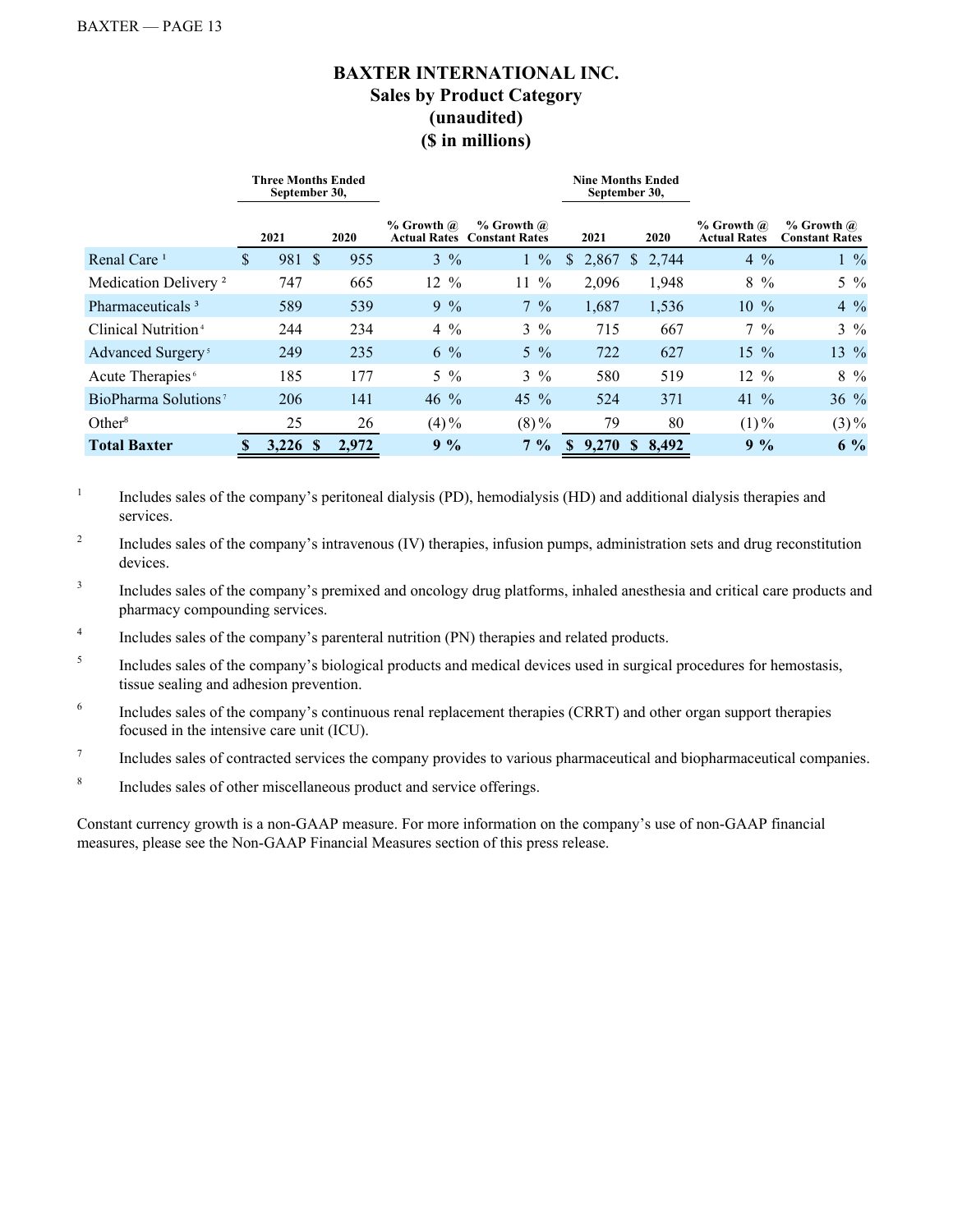# **BAXTER INTERNATIONAL INC. Product Category Sales by U.S. and International (unaudited) (\$ in millions)**

|                            | Three Months Ended September 30, |          |  |                      |              |              |                                              |            |  |       |      |                      |                  |                 |                  |
|----------------------------|----------------------------------|----------|--|----------------------|--------------|--------------|----------------------------------------------|------------|--|-------|------|----------------------|------------------|-----------------|------------------|
|                            |                                  |          |  | 2021                 |              |              |                                              |            |  | 2020  |      |                      |                  | % Growth        |                  |
|                            |                                  | U.S.     |  | <b>International</b> |              | <b>Total</b> | <b>Total</b><br>U.S.<br><b>International</b> |            |  |       | U.S. | <b>International</b> | <b>Total</b>     |                 |                  |
| <b>Renal Care</b>          | <sup>S</sup>                     | 222S     |  | 759 \$               |              | 981          | \$                                           | 216 \$     |  | 739   | -S   | 955                  | $3\%$            | $3\frac{9}{6}$  | $3\%$            |
| <b>Medication Delivery</b> |                                  | 490      |  | 257                  |              | 747          |                                              | 419        |  | 246   |      | 665                  | $17 \frac{9}{6}$ | $4\frac{9}{6}$  | $12 \frac{9}{6}$ |
| Pharmaceuticals            |                                  | 188      |  | 401                  |              | 589          |                                              | 209        |  | 330   |      | 539                  | $(10)\%$         | $22\frac{9}{6}$ | $9\%$            |
| Clinical Nutrition         |                                  | 88       |  | 156                  |              | 244          |                                              | 87         |  | 147   |      | 234                  | $1\%$            | $6\frac{9}{6}$  | $4\frac{9}{6}$   |
| <b>Advanced Surgery</b>    |                                  | 135      |  | 114                  |              | 249          |                                              | 138        |  | 97    |      | 235                  | $(2)\%$          | $18\%$          | $6\%$            |
| <b>Acute Therapies</b>     |                                  | 69       |  | 116                  |              | 185          |                                              | 72         |  | 105   |      | 177                  | $(4) \%$         | $10\%$          | $5\frac{9}{6}$   |
| <b>BioPharma Solutions</b> |                                  | 109      |  | 97                   |              | 206          |                                              | 84         |  | 57    |      | 141                  | $30\%$           | $70\%$          | $46\%$           |
| Other                      |                                  | 18       |  | π                    |              | 25           |                                              | 19         |  |       |      | 26                   | $(5)\%$          | $0\%$           | $(4) \%$         |
| <b>Total Baxter</b>        |                                  | 1,319 \$ |  | 1,907                | $\mathbf{s}$ | 3,226        | S                                            | $1,244$ \$ |  | 1,728 | -S   | 2,972                | $6\%$            | $10\%$          | 9%               |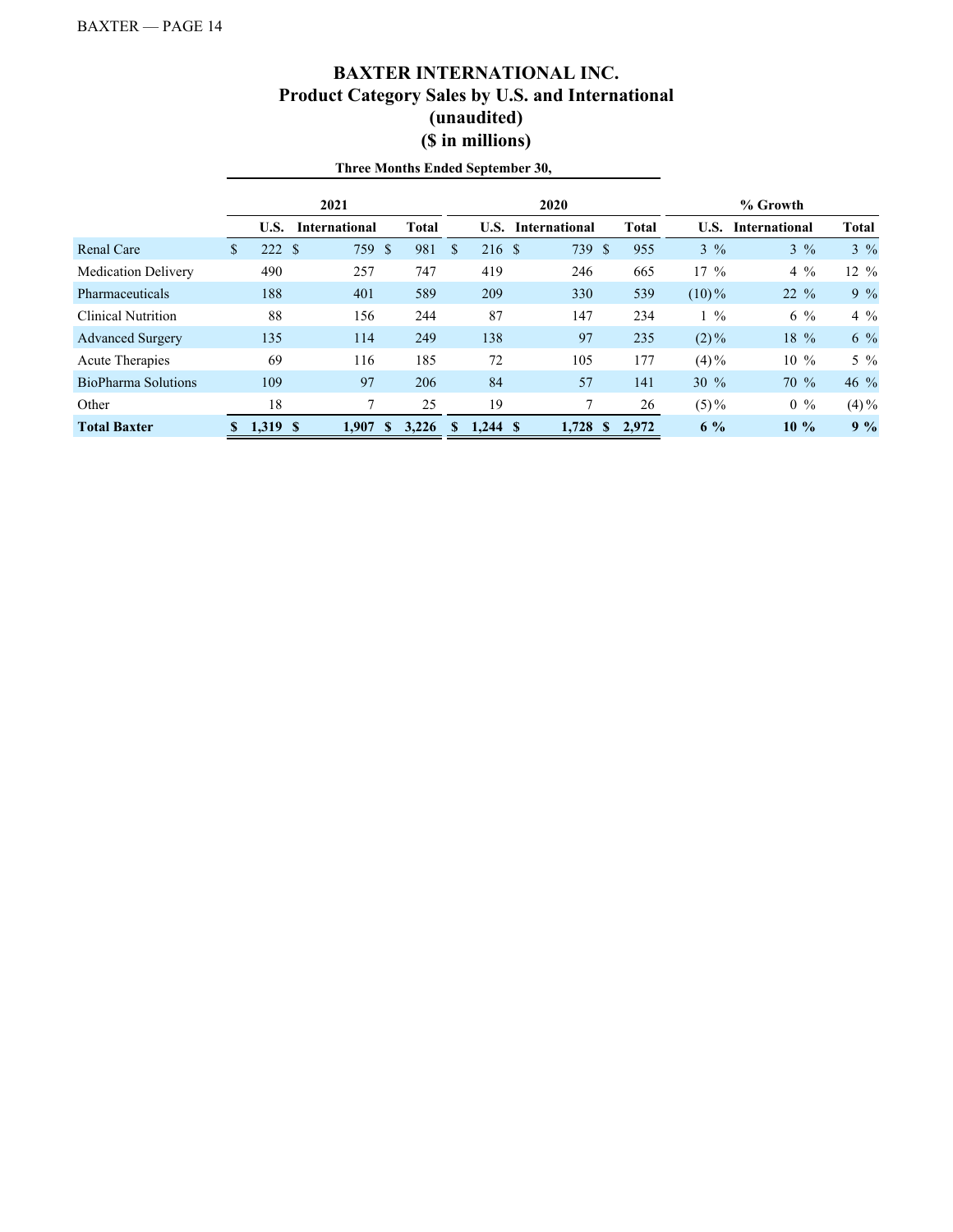# **BAXTER INTERNATIONAL INC. Product Category Sales by U.S. and International (unaudited) (\$ in millions)**

|                            | Nine Months Ended September 30, |            |  |                      |    |              |              |         |                      |              |              |                |                      |                  |
|----------------------------|---------------------------------|------------|--|----------------------|----|--------------|--------------|---------|----------------------|--------------|--------------|----------------|----------------------|------------------|
|                            |                                 |            |  | 2021                 |    |              |              |         | <b>2020</b>          |              |              |                | % Growth             |                  |
|                            |                                 | U.S.       |  | <b>International</b> |    | <b>Total</b> |              | U.S.    | <b>International</b> |              | <b>Total</b> | U.S.           | <b>International</b> | <b>Total</b>     |
| <b>Renal Care</b>          | \$                              | 655 \$     |  | $2,212$ \$           |    | 2,867        | <sup>S</sup> | 629 \$  | 2,115 \$             |              | 2,744        | $4\frac{9}{6}$ | $5\%$                | $4\frac{9}{6}$   |
| <b>Medication Delivery</b> |                                 | 1,345      |  | 751                  |    | 2,096        |              | 1,262   | 686                  |              | 1,948        | $7\frac{9}{6}$ | $9\%$                | $8\%$            |
| Pharmaceuticals            |                                 | 550        |  | 1,137                |    | 1,687        |              | 637     | 899                  |              | 1,536        | $(14)\%$       | $26\%$               | $10\%$           |
| Clinical Nutrition         |                                 | 255        |  | 460                  |    | 715          |              | 241     | 426                  |              | 667          | $6\%$          | $8\frac{9}{6}$       | $7\frac{9}{6}$   |
| <b>Advanced Surgery</b>    |                                 | 405        |  | 317                  |    | 722          |              | 369     | 258                  |              | 627          | $10\%$         | $23\%$               | $15\%$           |
| <b>Acute Therapies</b>     |                                 | 211        |  | 369                  |    | 580          |              | 204     | 315                  |              | 519          | $3\%$          | $17 \frac{9}{6}$     | $12 \frac{9}{6}$ |
| BioPharma Solutions        |                                 | 218        |  | 306                  |    | 524          |              | 186     | 185                  |              | 371          | $17\%$         | $65\%$               | 41 %             |
| Other                      |                                 | 58         |  | 21                   |    | 79           |              | 60      | 20                   |              | 80           | $(3)\%$        | $5\%$                | $(1)\%$          |
| <b>Total Baxter</b>        | S.                              | $3,697$ \$ |  | 5,573                | -S | 9,270        | S            | 3,588 S | 4.904                | <sup>S</sup> | 8,492        | $3\%$          | $14\%$               | 9%               |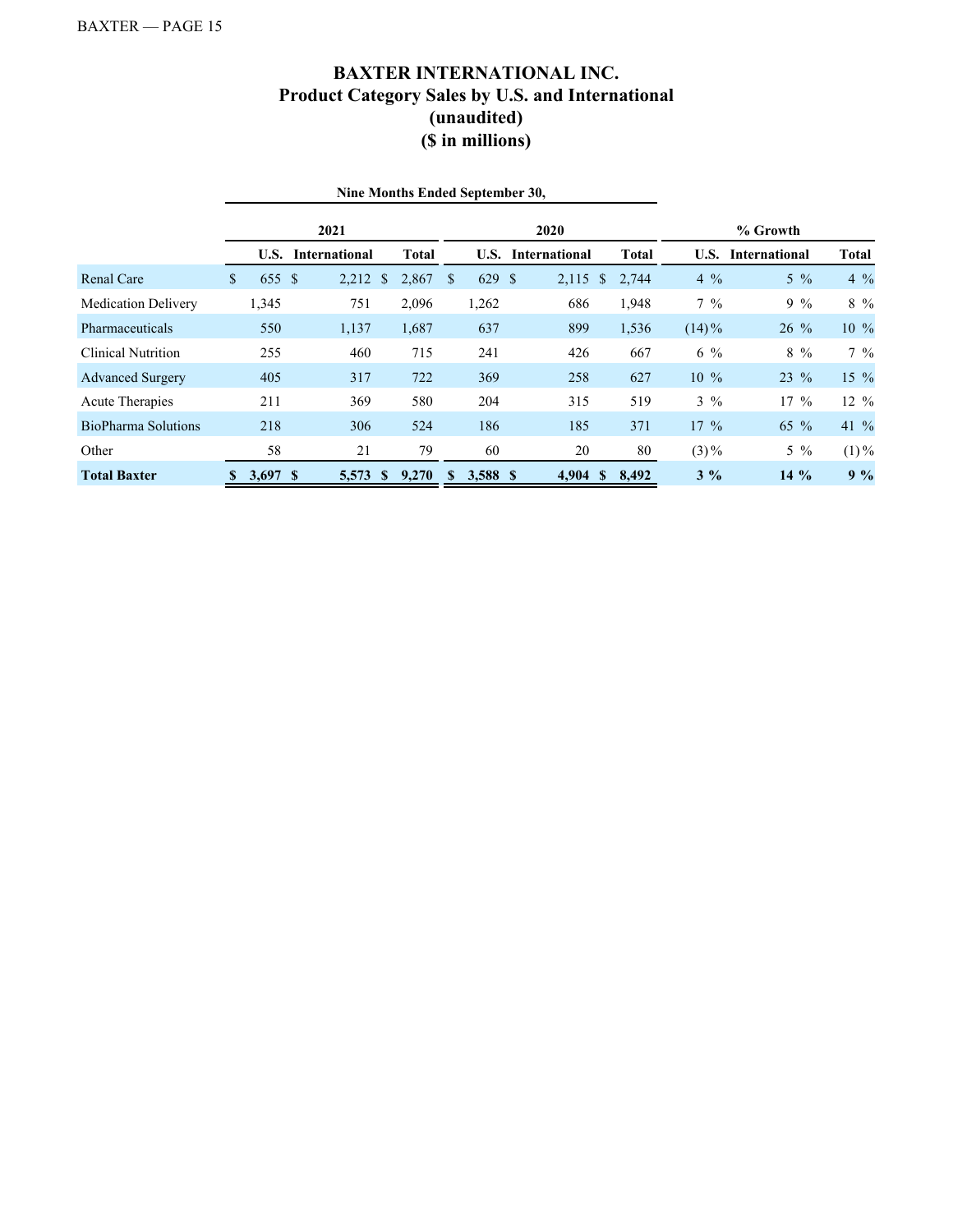### **BAXTER INTERNATIONAL INC. Reconciliation of Non-GAAP Financial Measure Operating Cash Flow to Free Cash Flow (unaudited) (\$ in millions)**

|                                                      | <b>Nine Months Ended September</b><br>30, |            |    |       |  |
|------------------------------------------------------|-------------------------------------------|------------|----|-------|--|
|                                                      |                                           | 2021       |    | 2020  |  |
| $Cash flows from operations - continuing operations$ | S.                                        | 1,529      | -S | 1,158 |  |
| Cash flows from investing activities                 |                                           | (933)      |    | (915) |  |
| Cash flows from financing activities                 |                                           | (1,031)    |    | 798   |  |
|                                                      |                                           |            |    |       |  |
| Cash flows from operations - continuing operations   | \$                                        | $1,529$ \$ |    | 1,158 |  |
| Capital expenditures                                 |                                           | (508)      |    | (472) |  |
| Free cash flow - continuing operations               |                                           | 1,021      |    | 686   |  |

Free cash flow is a non-GAAP measure. For more information on the company's use of non-GAAP financial measures, please see the Non-GAAP Financial Measures section of this press release.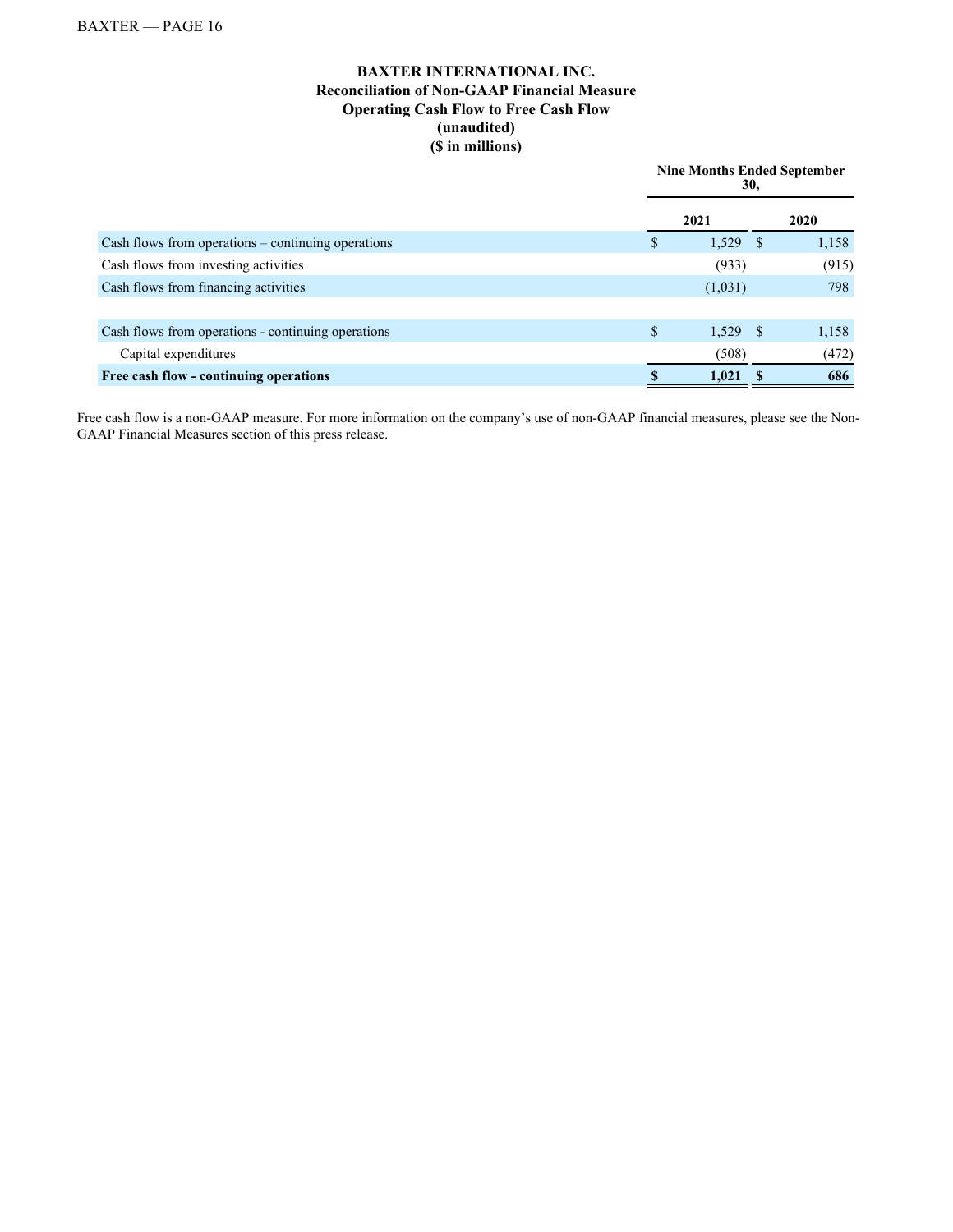### **BAXTER INTERNATIONAL INC. Reconciliation of Non-GAAP Financial Measure Change in Net Sales Growth As Reported to Operational Sales Growth From The Three Months Ended September 30, 2020 to The Three Months Ended September 30, 2021 (unaudited)**

|                            | <b>Net Sales</b><br>Growth<br><b>As Reported</b> | Caelyx and<br>Doxil | FX       | Operational<br>Sales Growth* |
|----------------------------|--------------------------------------------------|---------------------|----------|------------------------------|
| Renal Care                 | $3\frac{9}{6}$                                   | $0\%$               | $(2)\%$  | $1\%$                        |
| <b>Medication Delivery</b> | $12 \frac{9}{6}$                                 | $0\frac{9}{6}$      | $(1)\%$  | $11 \frac{9}{6}$             |
| Pharmaceuticals            | $9\%$                                            | $(6)\%$             | $(2)\%$  | $1 \frac{9}{6}$              |
| <b>Clinical Nutrition</b>  | $4\frac{9}{6}$                                   | $0\frac{9}{6}$      | $(1)\%$  | $3\frac{9}{6}$               |
| <b>Advanced Surgery</b>    | $6\%$                                            | $0\%$               | $(1)\%$  | $5\frac{9}{6}$               |
| Acute Therapies            | $5\frac{9}{6}$                                   | $0\%$               | $(2)\%$  | $3\frac{9}{6}$               |
| <b>BioPharma Solutions</b> | $46\%$                                           | $0\%$               | $(1)\%$  | 45 %                         |
| Other                      | $(4) \%$                                         | $0\frac{9}{6}$      | $(4) \%$ | $(8)\%$                      |
| <b>Total Baxter</b>        | 9%                                               | (1)%                | $(2)\%$  | $6\%$                        |
| U.S.                       | $6\%$                                            | $0\%$               | $0\%$    | $6\%$                        |
| International              | $10\%$                                           | $(2)\%$             | (2)%     | $6\%$                        |

\*Totals may not add across due to rounding

Operational sales growth is a non-GAAP measure. For more information on the company's use of non-GAAP financial measures, please see the Non-GAAP Financial Measures section of this press release.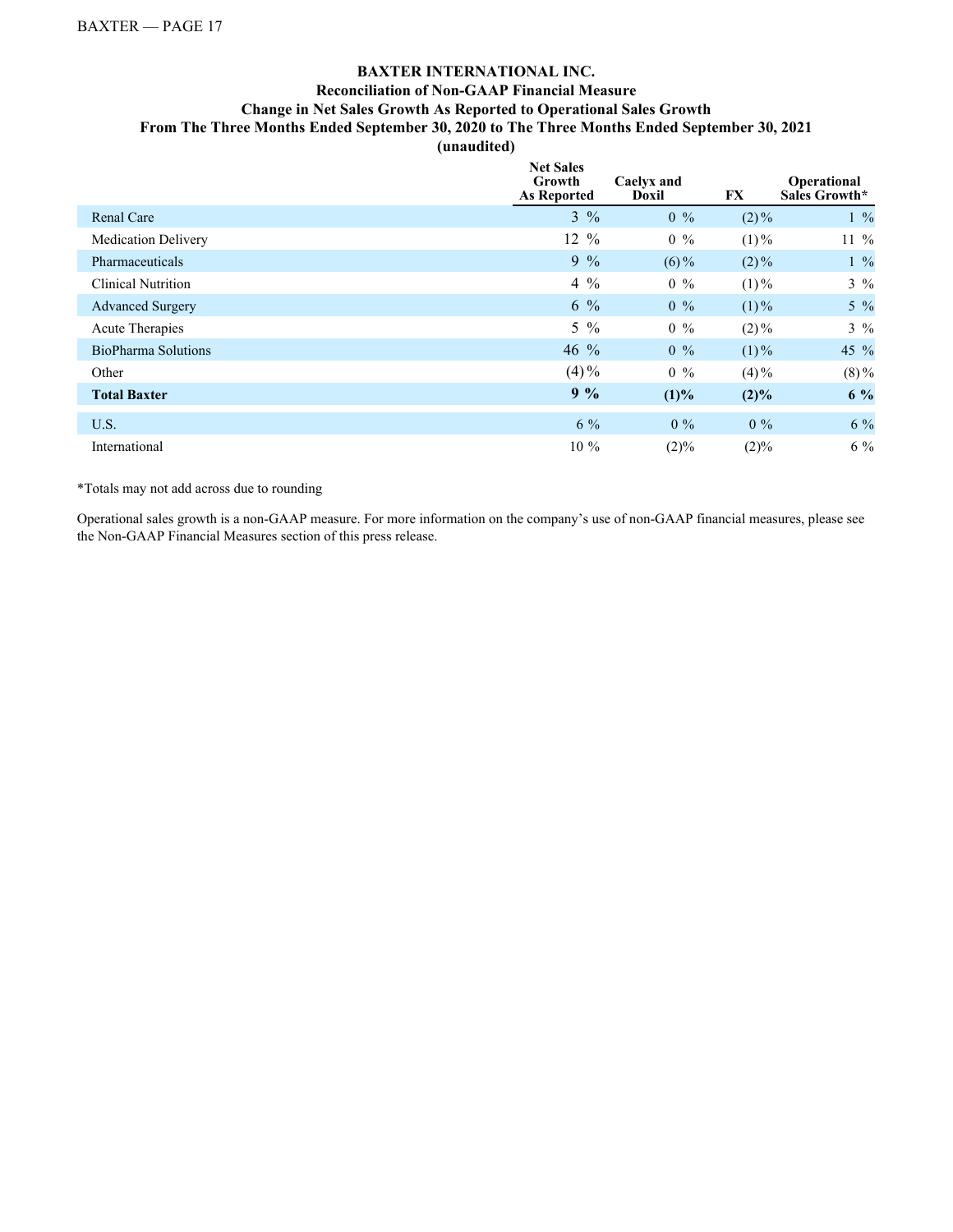### **BAXTER INTERNATIONAL INC. Reconciliation of Non-GAAP Financial Measure Change in Net Sales Growth As Reported to Operational Sales Growth From The Nine Months Ended September 30, 2020 to The Nine Months Ended September 30, 2021 (unaudited)**

|                            | <b>Net Sales</b><br>Growth<br><b>As Reported</b> | Caelvx and<br>Doxil | FX       | Operational<br>Sales Growth* |
|----------------------------|--------------------------------------------------|---------------------|----------|------------------------------|
| <b>Renal Care</b>          | $4\frac{9}{6}$                                   | $0\%$               | $(3)\%$  | $1\frac{9}{6}$               |
| <b>Medication Delivery</b> | $8\frac{9}{6}$                                   | $0\%$               | $(3)\%$  | $5\frac{9}{6}$               |
| Pharmaceuticals            | $10\%$                                           | $(5)\%$             | $(6)\%$  | $(0)\%$                      |
| <b>Clinical Nutrition</b>  | $7\frac{9}{6}$                                   | $0\%$               | $(4) \%$ | $3\frac{9}{6}$               |
| <b>Advanced Surgery</b>    | $15\%$                                           | $0\%$               | $(2)\%$  | 13 %                         |
| Acute Therapies            | $12 \frac{9}{6}$                                 | $0\frac{9}{6}$      | $(4)\%$  | $8\frac{9}{6}$               |
| <b>BioPharma Solutions</b> | 41 %                                             | $0\%$               | $(5)\%$  | 36 %                         |
| Other                      | $(1)\%$                                          | $0\%$               | $(2)\%$  | $(3)\%$                      |
| <b>Total Baxter</b>        | 9%                                               | $(1)\%$             | $(3)\%$  | $5\%$                        |
| U.S.                       | $3\%$                                            | $0\%$               | $0\%$    | $3\%$                        |
| International              | $14\%$                                           | (1)%                | $(6)\%$  | $6\%$                        |

\*Totals may not add across due to rounding

Operational sales growth is a non-GAAP measure. For more information on the company's use of non-GAAP financial measures, please see the Non-GAAP Financial Measures section of this press release.